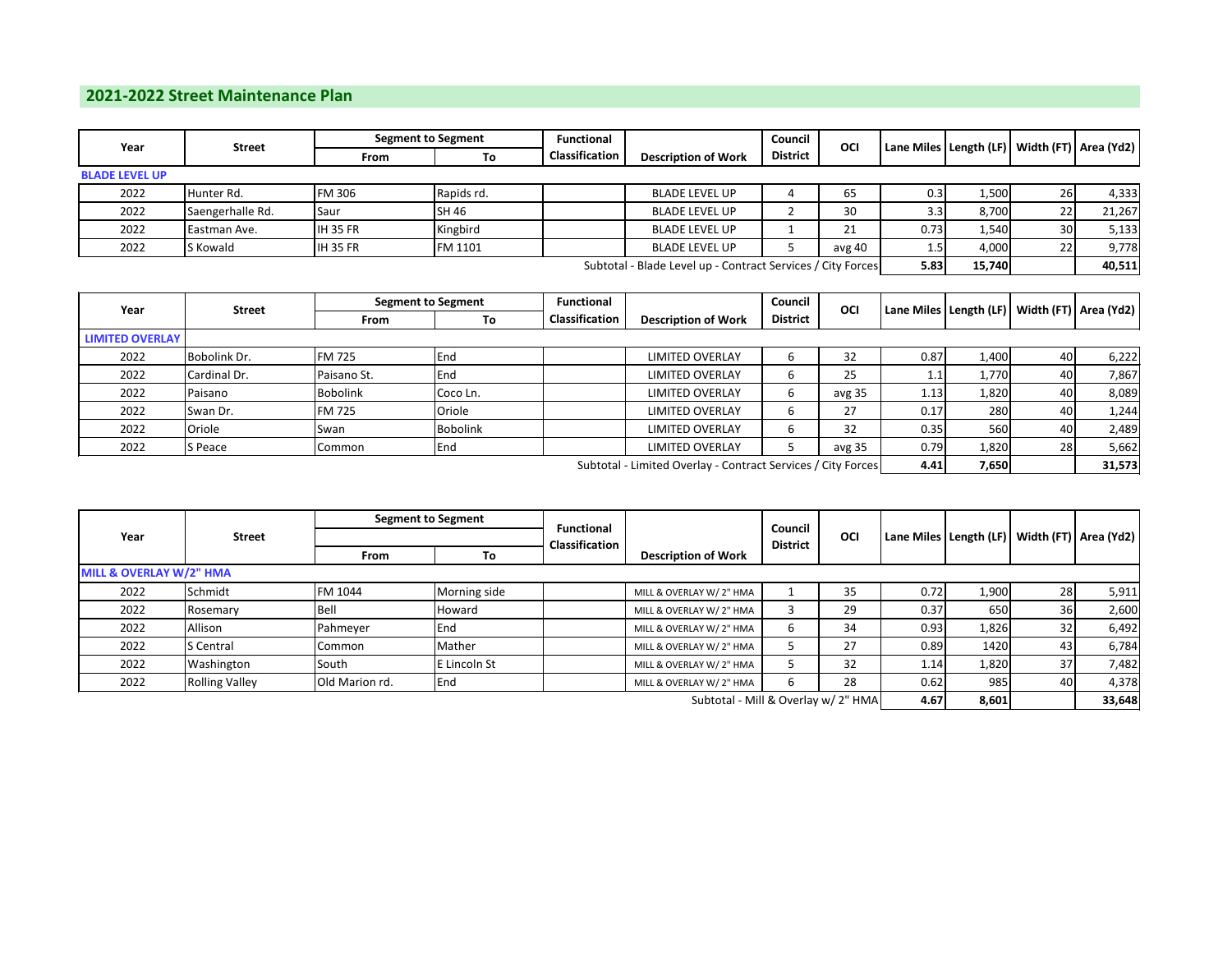## **2021-2022 Street Maintenance Plan**

| Year<br><b>Street</b>                              |                      |                          | <b>Segment to Segment</b> |                            |                 | Council        | OCI  |                                                                 |       |        |       |
|----------------------------------------------------|----------------------|--------------------------|---------------------------|----------------------------|-----------------|----------------|------|-----------------------------------------------------------------|-------|--------|-------|
|                                                    | From                 | To                       | Classification            | <b>Description of Work</b> | <b>District</b> |                |      | Lane Miles   Length (LF)   Width (FT)   Area (Yd <sup>2</sup> ) |       |        |       |
| <b>REHAB</b>                                       |                      |                          |                           |                            |                 |                |      |                                                                 |       |        |       |
| 2022                                               | <b>Briarbend</b>     | Belmead                  | Brockton                  |                            | <b>REHAB</b>    | 6              | 37   | 0.47                                                            | 749   | 40     | 3,329 |
| 2022                                               | Camellia             | Walnut                   | <b>Terminus</b>           |                            | <b>REHAB</b>    | 6              | 31   | 0.19                                                            | 383   | 32     | 1,362 |
| 2022                                               | <b>IBIS FALLS DR</b> | <b>STARLINGTON CREEK</b> | <b>BLUEBIRD RIDGE</b>     | LOCAL                      | <b>REHAB</b>    | 4              | 45   | 0.55                                                            | 1,066 | 33     | 3,906 |
| 2022                                               | <b>LINDE AVE</b>     | IH 35 ACCESS RD          | <b>TRAUER ST</b>          | <b>LOCAL</b>               | <b>REHAB</b>    | 6              | 50   | 0.13                                                            | 325   | 26     | 939   |
| 2022                                               | <b>SUN FLOWER</b>    | <b>OLEANDER</b>          | <b>TERMINUS</b>           | <b>LOCAL</b>               | <b>REHAB</b>    | 6              | 36   | 0.23                                                            | 386   | 38     | 1,631 |
| 2022                                               | <b>VISTA PARKWAY</b> | <b>MORNINGSIDE DR</b>    | <b>TERMINUS</b>           | <b>LOCAL</b>               | <b>REHAB</b>    | 1              | 30   | 0.88                                                            | 1,481 | 38     | 6,164 |
| 2022                                               | COLL ST              | <b>WALNUT</b>            | <b>ELLIOT KNOX BLVD</b>   | LOCAL                      | <b>REHAB</b>    | 6              | 22   | 0.73                                                            | 1,208 | 38     | 5,100 |
| 2022                                               | E Dittlinger         | Washington               | Grant                     | <b>LOCAL</b>               | <b>REHAB</b>    | 5              | 28   | 0.82                                                            | 1,450 | 36     | 5,800 |
| 2022                                               | Bavarian             | Walnut                   | End                       | LOCAL                      | <b>REHAB</b>    |                | 25   | 0.40                                                            | 700   | 31     | 2,411 |
| 2022                                               | Rapids               | Cypress                  | Hunter Rd.                | <b>LOCAL</b>               | <b>REHAB</b>    | 4              | 25   | 0.41                                                            | 715   | 30     | 2,383 |
| 2022                                               | W Merriweather       | Unicorn                  | Academy                   | <b>LOCAL</b>               | <b>REHAB</b>    | 6              | 32   | 0.58                                                            | 930   | 40     | 4,133 |
| 2022                                               | Magazine             | Jahn                     | Nacogdoches               | <b>LOCAL</b>               | <b>REHAB</b>    | 6              | 30   | 0.36                                                            | 630   | 36     | 2,520 |
| 2022                                               | Lee                  | Live Oak                 | Peach                     | LOCAL                      | <b>REHAB</b>    | 1              | 31   | 0.86                                                            | 1,420 | 38     | 5,996 |
| 2022                                               | Orange Ave.          | <b>Bus. 35</b>           | Lee                       | <b>LOCAL</b>               | <b>REHAB</b>    | $\mathbf{1}$   | 27   | 0.46                                                            | 817   | 36     | 3,268 |
| 2022                                               | S Plum Ave.          | Stonewall                | Lee                       | <b>LOCAL</b>               | <b>REHAB</b>    | 1              | 25   | 0.26                                                            | 465   | 34     | 1,757 |
| 2022                                               | Small Town           | Luckenbach Dr            | Jared                     | LOCAL                      | <b>REHAB</b>    | $\overline{2}$ | 32   | 0.64                                                            | 1,085 | 37     | 4,461 |
| 2022                                               | <b>Spring Meadow</b> | Hidden Meadow            | End                       | <b>LOCAL</b>               | <b>REHAB</b>    | 6              | 22   | 0.15                                                            | 325   | 30     | 1,083 |
| 2022                                               | Jackson St.          | Hickory Ave.             | Live Oak                  | <b>LOCAL</b>               | <b>REHAB</b>    |                | 16   | 0.81                                                            | 1,435 | 36     | 5,740 |
| 2022                                               | Memorial Cir.        | Walnut                   | End                       | LOCAL                      | <b>REHAB</b>    | 6              | 31   | 0.41                                                            | 725   | 36     | 2,900 |
| Subtotal - Rehab - Contract Services / City Forces |                      |                          |                           |                            |                 |                | 9.34 | 16,295                                                          |       | 64,883 |       |

| Year                     | <b>Street</b>        | <b>Segment to Segment</b> |              | Functional     |                            | Council         | OCI                  |                                              |       |                                           | Lane Miles   Length (LF)   Width (FT)   Area (Yd <sup>2</sup> ) |
|--------------------------|----------------------|---------------------------|--------------|----------------|----------------------------|-----------------|----------------------|----------------------------------------------|-------|-------------------------------------------|-----------------------------------------------------------------|
|                          |                      | From                      | To           | Classification | <b>Description of Work</b> | <b>District</b> |                      |                                              |       |                                           |                                                                 |
| <b>CITY MILL/OVERLAY</b> |                      |                           |              |                |                            |                 |                      |                                              |       |                                           |                                                                 |
| 2022                     | Small Town (knuckle) | N/A                       | N/A          |                | <b>CITY MILL/OVERLAY</b>   |                 |                      | 0.15                                         | 100   | 100                                       | 1,111                                                           |
| 2022                     | Northway             | Goodwin                   | End          |                | <b>CITY MILL/OVERLAY</b>   |                 | 38                   | 0.88                                         | 1,557 | 36                                        | 6,228                                                           |
| 2022                     | New York             | Pennsyivania              | <b>I</b> End |                | <b>CITY MILL/OVERLAY</b>   |                 | 32                   | 0.05                                         | 1,250 | 28                                        | 3,889                                                           |
| 2022                     | Booneville           | <b>Dallas</b>             | Edge water   |                | <b>CITY MILL/OVERLAY</b>   |                 | 54                   | 0.34                                         | 890   | 24                                        | 2,373                                                           |
| 2022                     | <b>Green Valley</b>  | FM 1044                   | Ron rd.      |                | <b>CITY MILL/OVERLAY</b>   |                 | 31                   | 1.43                                         | 3,785 | 24                                        | 10,093                                                          |
| 2022                     | Ridge dr.            | Kerlick Ln.               | Mission      |                | <b>CITY MILL/OVERLAY</b>   |                 | 31                   | 1.70                                         | 3,000 | 36                                        | 12,000                                                          |
|                          |                      |                           |              |                |                            |                 | $\sim$ $\sim$ $\sim$ | $\overline{a}$ $\overline{a}$ $\overline{a}$ |       | $\sim$ $\sim$ $\sim$ $\sim$ $\sim$ $\sim$ |                                                                 |

**4.55 10,582 35,695** Subtotal - Mill / Overlay - City Forces